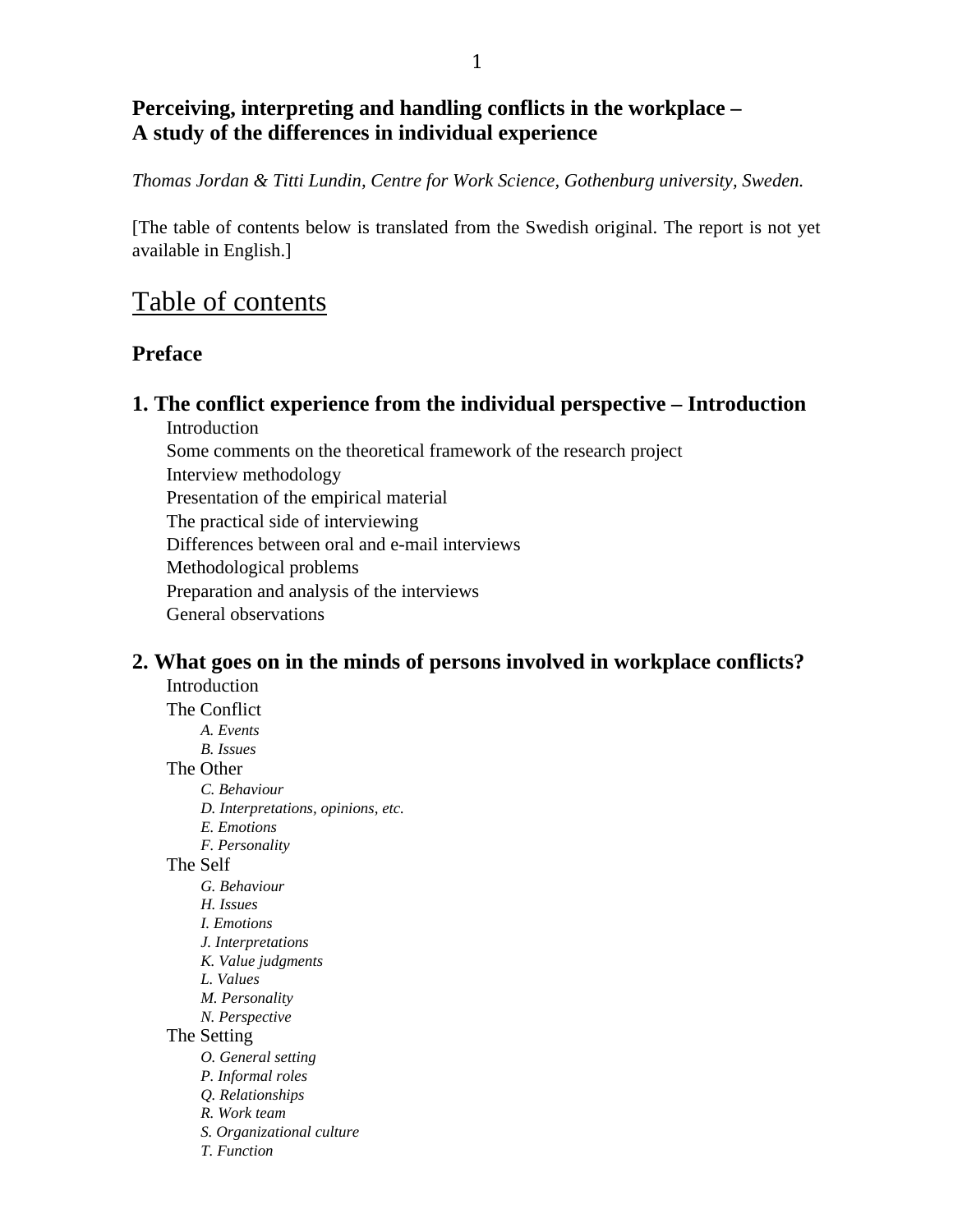Concluding comments *Consciousness development in conflicts Is it realistic to expect everyone to become "extremely conscious"?*

### **3. The conflict awareness mandala – Mapping consciousness in conflicts**

A map of consciousness in workplace conflicts The conflict awareness mandala as a self diagnostic tool The conflict awareness mandala as a scientific scoring tool

### **4. The depth of reflections**

The scope and depth of the field of vision

The image of the other

*First person perspectives Second person perspectives Third person perspectives The depth of the images of the other The further consequences of images of others An example Emotional consequences of certain types of images* Constructions of salient concerns

Types of learning in conflicts

*No learning Desillusionment Unarticulated learning Moral maxims Increased skill in handling situations adequately Being strenghtened by conflict experiences Increased self-knowledge Learning about how other people function Transformative learning Activating the learning potential*

## **5. Perceiving, interpreting and dealing with workplace conflicts: Six portraits**

Introduction Chris Gina Andrew Karen Richard Elisabeth Individuals and workplaces

### **6. Jane gets sacked**

Introduction Interview round #1 Interview round #2 Interview round #3 Interview round #4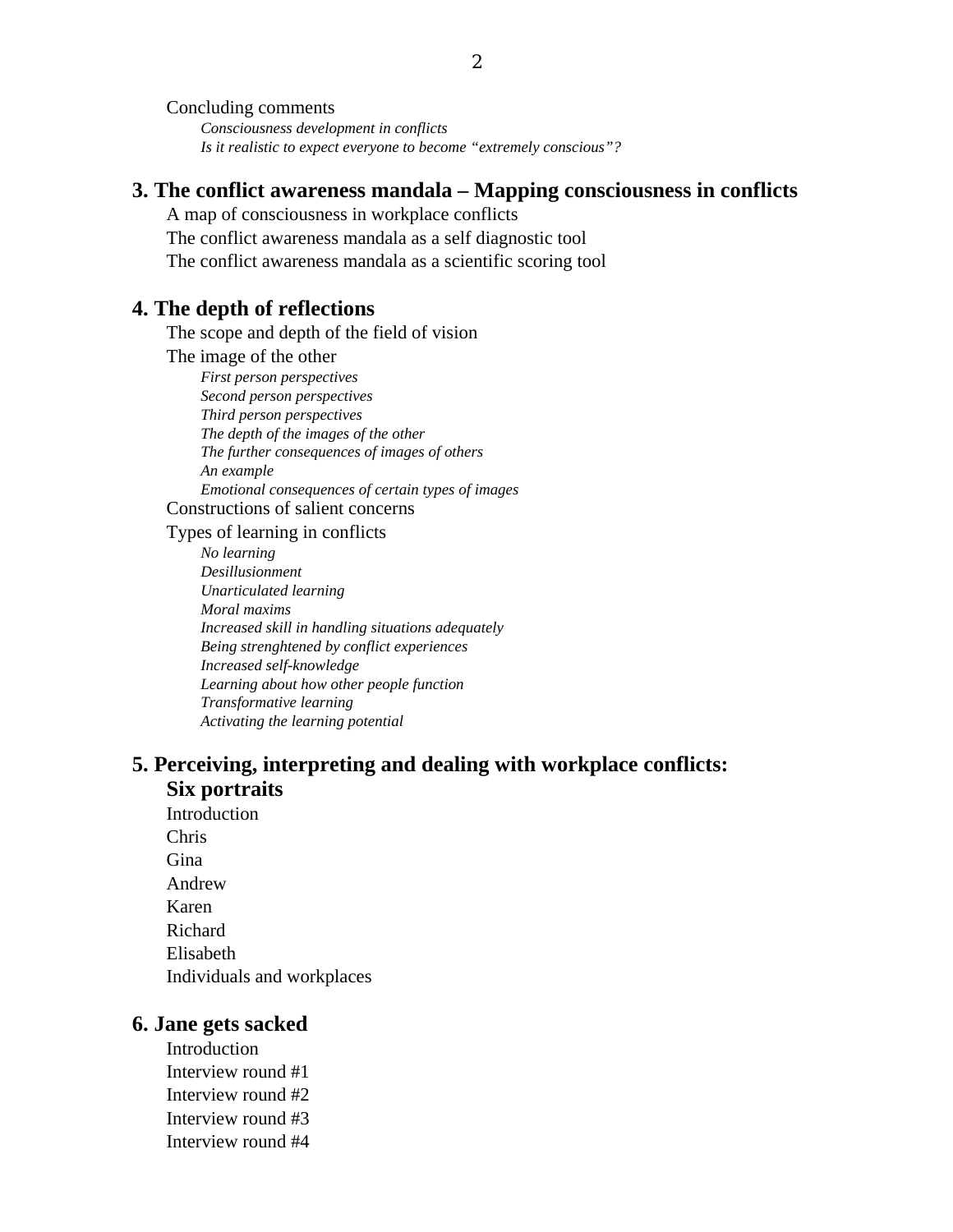Jane's afterthoughts The interview with Jane mirrored in the conflict awareness mandala

## **7. Curriculum for development through conflict experiences**

Sketch of a curriculum *Level 1: Basic I Level 2: Basic II Level 3: Intermediate Level 4: Advanced* Concluding comments

References

Appendices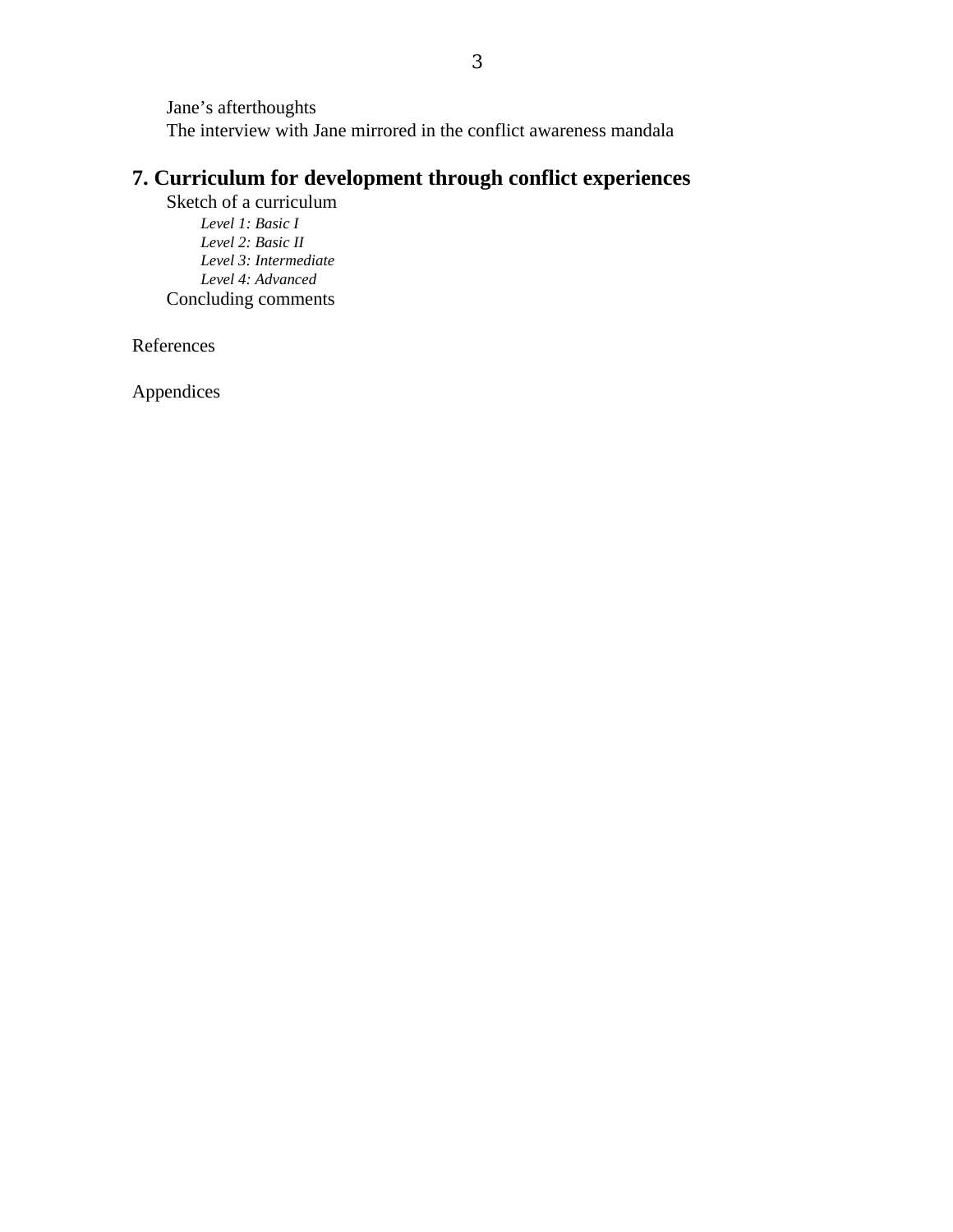### **Perceiving, interpreting and handling conflicts in the workplace – A study of the differences in individual meaning-making**

#### *Thomas Jordan & Titti Lundin, Centre for Work Science, Gothenburg university, Sweden.*

1

This is a brief summary of a comprehensive research report (ca. 140 pages) in Swedish, to be published in February/March 2001. We are looking for ways of funding a full translation of the report to English. We also hope that we will be able to write a few articles in English on the basis of the full report.

### *Ch. 1 The conflict experience from the individual's perspective – Introduction*

The purpose of this two-year study was to develop an analytical framework for describing and understanding differences in how individuals experience and react in workplace conflicts. The results are based on over 80 interviews with persons who had been involved in a workplace conflict.

### *Ch. 2 What goes on in the minds of persons involved in a workplace conflict?*

During the course of the research work, we have searched for a way of visualizing the large differences that exist between individuals regarding how they perceive, interpret and handle conflict experiences. We have asked ourselves if it is possible to describe the many specific elements of the conflict experience that might or might not be something that appears as distinct gestalts in the awareness of the individual. Our idea was to create an overview that systematically describes different types of elements in the 'conflict cognition' of the individual. Such an overview might be useful for identifying salient differences in the way individuals perceive, react to and handle conflict experiences. The approach we have chosen is to formulate the elements that might be present as objects of reflection in the form of *questions* that a person might ask him- or herself and search for answers to. We find that this is a powerful way of approaching the role of reflection in the ways individuals deal with conflict experiences, partly because the nature of perception and reflection can be described with good precision by identifying what kinds of questions a person normally reflects on, and partly because a typology of questions is a form for describing cognition that is easy to grasp and useful for a broad audience.

It is very important to point out that when we talk about what kinds of questions a person actively reflects on during a conflict experience, we use the word "reflect" in a narrow sense. In order to be able to reflect on a phenomenon (e.g. the causes of the behaviour of other people, own feelings, or the informal roles in the workplace) in the sense of the word we adopt here, the phenomenon must be constructed as a distinct gestalt in the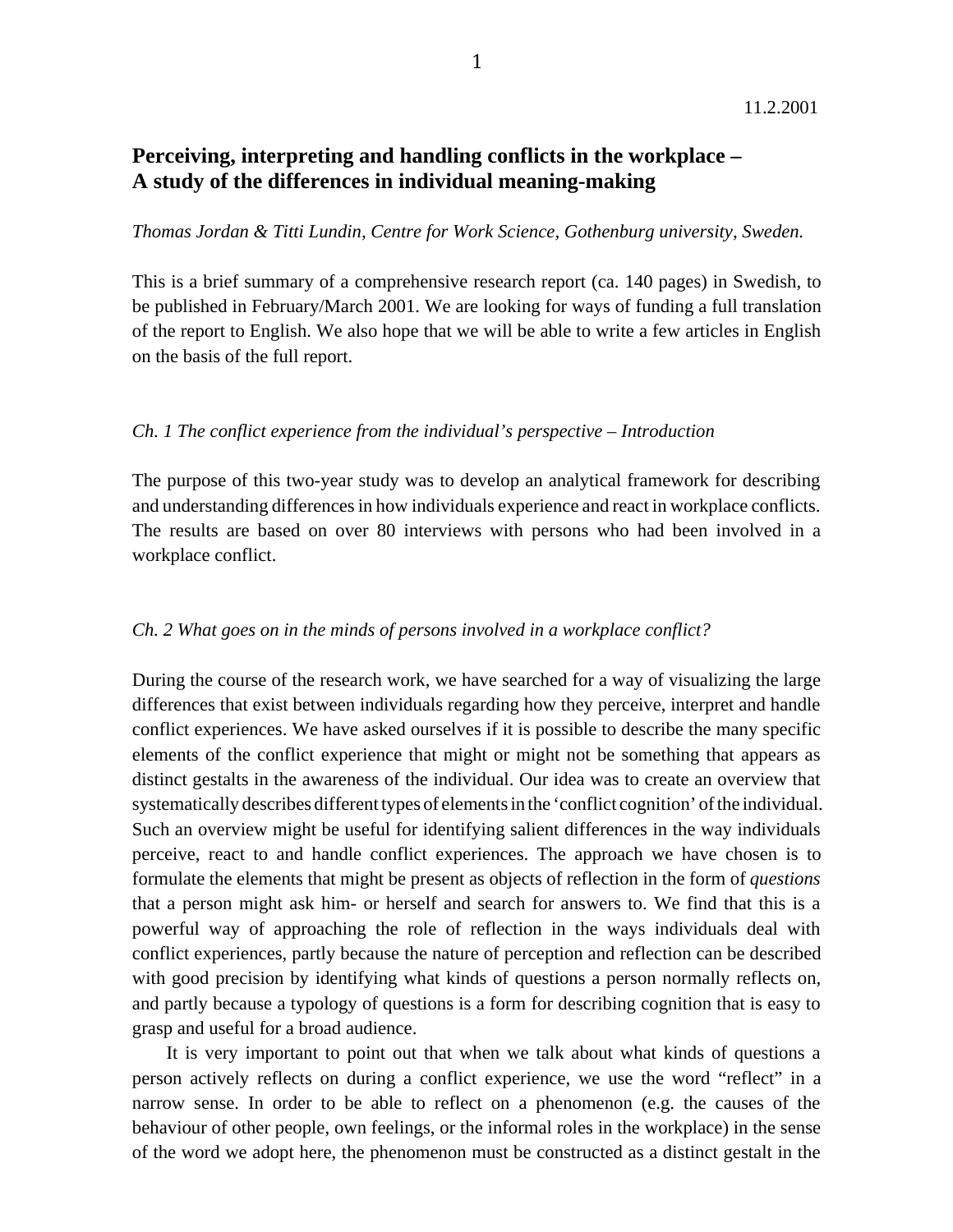mind, the person must ask him- or herself a question about the phenomenon and he or she must look for an answer to the question. If we accept this use of the word "reflect" we have to conclude that many persons live their daily lives practically without any reflection at all. It is even possible to go through an intensive and protracted conflict experience without really reflecting about what is happening and why.

A central part of our research has been to study the scope of variation in what individuals reflect about. Through a dialectical process where we have read the interviews using a preliminary theoretical framework, compared interviews with each other, and noted and organized particular observations, we have arrived at a typology of questions that might occur in the individual's perception, interpretation and handling of workplace conflicts. This typology is presented in table 2.1.

The table is organized by ordering the questions into four main themes (*The Conflict, The Other, The Self* and *The Scene*) with in all twenty subthemes, as well as discerning four types of questions (*What? What do I feel about it? Why?* and *What can I do?*). The four questions largely follow a sequence from simpler to more sophisticated issues. Questions of the type *What?* primarily cover perception, i.e. and imply noticing a certain type of issue and thereby making the issue available for conscious reflection. Questions of the type *What do I feel about it?* go one step further and mean that the individual in some way evaluates and develops an opinion about some aspects of the issue. Questions of the type *Why?* mean that the individuals searches for underlying causes to the phenomenon. Questions of the type *What can I do?,* finally, mean that the individual looks for ways of influencing the situation in a desired direction.

This typology is based on our choices of what to include and how to formulate the issues, and there is nothing final about the structure we present here. However, we have found that the typology works well for identifying the particulars of an individual's typical patterns of perceiving and interpreting conflict experiences. In the full report, we present and explain the meaning of each of the 80 questions in table 2.1, and we include many quotes from our interviews in order to illustrate characteristic patterns.

#### *Ch. 3 The conflict awareness mandala – Mapping consciousness in conflicts*

In chapter 2 we presented in considerable detail the specific questions an individual may reflect on during a workplace conflict. Since the typology involves many different issues and levels we have searched for a way to present a graphical overview that summarizes all the particular items of the typology. In figure 3.1 we present an instrument that can be used to represent an individual's level of consciousness in relation to conflict experiences. We call this chart the "conflict awareness mandala." The chart is composed of five concentric circles, divided into 20 sectors. Each sector corresponds to one of the subthemes of table 2.1. The innermost circle represents the direct experiences that are always present in the awareness of a waking person. The four rings outside the hub corresponds to the four types of questions that can be asked for each subtheme. The simplest type of questions are placed in the first ring, while the more sophisticated questions are placed further out. Each cell in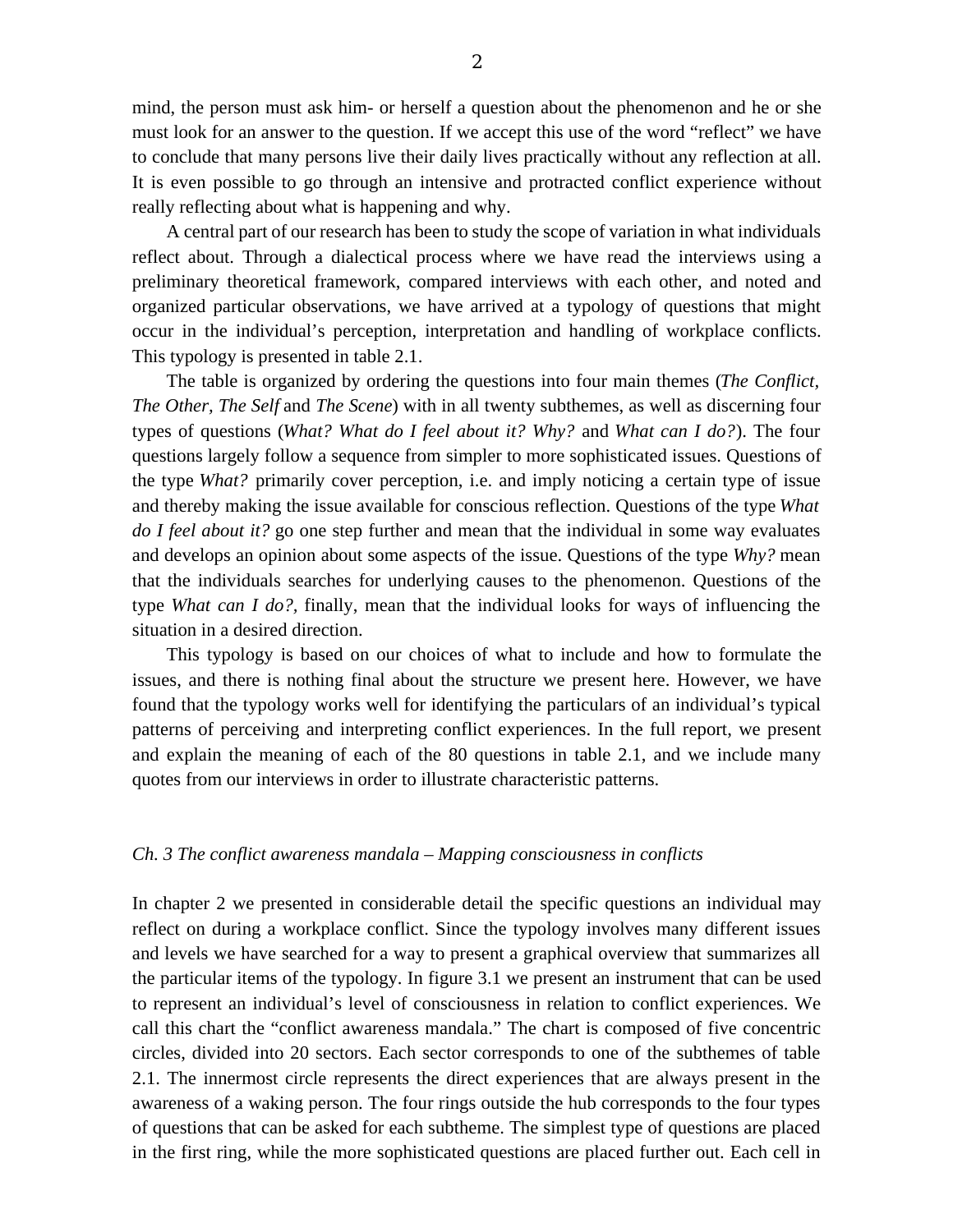|                                            | WHAT?                                                                                                           | WHAT DO I FEEL<br>ABOUT IT?                                                                                        | WHY?                                                                                                                 | <b>WHAT DO I DO?</b>                                                                                                                                                   | Values                                                                     |
|--------------------------------------------|-----------------------------------------------------------------------------------------------------------------|--------------------------------------------------------------------------------------------------------------------|----------------------------------------------------------------------------------------------------------------------|------------------------------------------------------------------------------------------------------------------------------------------------------------------------|----------------------------------------------------------------------------|
| THE CONFLICT                               |                                                                                                                 |                                                                                                                    |                                                                                                                      |                                                                                                                                                                        |                                                                            |
| Events                                     | What has happened?                                                                                              | What was important<br>to me in the events?                                                                         | Why did it happen??                                                                                                  | How can I influence the<br>course of events?                                                                                                                           |                                                                            |
| The conflict issues                        | Which are the core<br>issues in the con-<br>flict?                                                              | issues that are brought<br>up are important?<br>Do I feel that the                                                 | and interests behind the<br>Are there deeper needs<br>presented problems?                                            | Is there anything I can<br>underlying needs and<br>interests?<br>do to bring forth                                                                                     | Personality traits                                                         |
| <b>THE OTHER</b>                           |                                                                                                                 |                                                                                                                    |                                                                                                                      |                                                                                                                                                                        |                                                                            |
| Behaviour                                  | $\operatorname{counterpart}$ actually $\operatorname{donel}?$<br>What has my                                    | the behaviour of my<br>What do I dislike in<br>counterpart?                                                        | Which motives does my<br>counterpart have for<br>his/her behaviour?                                                  | How can I change my<br>own attitudes in order<br>to influence the beha-<br>viour of my counter-<br>part?                                                               | Perspective                                                                |
| Interpretations, opinions,<br>issues, etc. | situation look like<br>What does the                                                                            | What do I think about<br>the way my counter-                                                                       | reasons to the way my<br>Are there important                                                                         | encourage my counter-<br>Can I do something to                                                                                                                         |                                                                            |
|                                            | part's point of view?<br>from my counter-<br>Which issues are<br>important for my<br>counterpart?               | part perceives the<br>situation?                                                                                   | counterpart perceives<br>the situation??                                                                             | her interpretation of the<br>part to reevaluate his/<br>situation?                                                                                                     | General setting<br>THE SCENE                                               |
| Emotions                                   | counterpart feel?<br>What does my                                                                               | feeling the way he/she<br>What do I think about<br>my counterpart                                                  | counterpart to feel the<br>Are there important<br>reasons for my                                                     | What can I do to enable<br>formation in the way<br>a constructive trans-                                                                                               |                                                                            |
| Personality                                | What kind of person                                                                                             | Which aspects of my<br>feels?                                                                                      | Are there important<br>way he/she feels?                                                                             | my counterpart feels?<br>What can I do to                                                                                                                              | Informal roles                                                             |
|                                            | is my counterpart??                                                                                             | image of my counter-<br>part fair?<br>like/dislike? Is my<br>counterpart do I                                      | reasons that explain that<br>my counterpart has<br>particular traits?                                                | like, and reduce the role<br>of my counterpart that I<br>of the aspects I dislike?<br>strengthen the aspects                                                           | Relationships                                                              |
| THE SELF                                   |                                                                                                                 |                                                                                                                    |                                                                                                                      |                                                                                                                                                                        |                                                                            |
| Behaviour                                  | was not fully aware<br>during the conflict?<br>had consequences I<br>How have I acted<br>Have my actions<br>of? | What do I think about<br>the way I acted?                                                                          | Why did I act in the<br>during the course of<br>particular way I did<br>events?                                      | What can I do to change<br>certain aspects of how I<br>usually behave?                                                                                                 | Organizational cultur<br>The work team                                     |
| Issues                                     | Which issues, goals,<br>interests and needs<br>were important to<br>me during the<br>conflict?                  | important to me really<br>regard as important?<br>issues that appeared<br>are what I want to<br>Do I feel that the | why I feel that certain<br>Are there underlying<br>issues and values are<br>reasons that explain<br>important to me? | luate what I perceive as<br>What can I do to reeva-<br>needs, in order to align<br>commitments, feelings<br>them with my deepest<br>important goals and<br>and values? | Function                                                                   |
| Emotions                                   | What emotions did<br>experience during<br>the conflict?                                                         | the circumstances and<br>tions appropriate to<br>Were/are my emo-<br>good for me?                                  | Why did I feel the way<br>did?                                                                                       | What can I do to change<br>my emotional state and<br>$\text{mod}?\,$                                                                                                   | Other questions                                                            |
| Interpretations                            | rationales of others?<br>Which assumptions<br>did I make during<br>the conflict about<br>the motives and        | Were my assumptions<br>there other reasonable<br>and interpretations<br>well-founded? Are<br>interpretations?      | the specific interpreta-<br>reasons to my making<br>Are there important<br>tions I made?                             | How can I test if my<br>interpretations are<br>reasonable?                                                                                                             | What can I learn about<br>What can I learn about<br>How could the conflict |
| Value judgments                            | during the conflict?<br>Which value judg-<br>ments did I make                                                   | Were my opinions<br>well-founded?                                                                                  | significant reasons that<br>explain why I felt as I<br>events and people?<br>did about specific<br>Are there any     | and opinions I have in a<br>influence the attitudes<br>Can I do anything to<br>positive direction?                                                                     | Table 2.1 Question                                                         |

| Values                                                                                                                           | norms played a role<br>Which values and<br>for me during the<br>conflict?                                                     | have acted from so far<br>want to be committed<br>are the ones I really<br>norms and values I<br>Do I feel that the<br>10 <sup>2</sup> | the values and norms I<br>reasons to my having<br>Are there important<br>have?                                                                               | value and norm system?<br>develop and refine my<br>What can I do to                                                                                             |
|----------------------------------------------------------------------------------------------------------------------------------|-------------------------------------------------------------------------------------------------------------------------------|----------------------------------------------------------------------------------------------------------------------------------------|--------------------------------------------------------------------------------------------------------------------------------------------------------------|-----------------------------------------------------------------------------------------------------------------------------------------------------------------|
| Personality traits                                                                                                               | traits do I have that<br>are relevant in this<br>Which personality<br>context?                                                | of my own personality<br>Are there any aspects<br>that I would like to<br>change?                                                      | reasons to my salient<br>Are there important<br>characteristics?<br>personality                                                                              | to change the aspects of<br>What can I do in order<br>would like to change?<br>my personality that I                                                            |
| Perspective                                                                                                                      | perspective do I use<br>when I behold the<br>conflict events?<br>What kind of                                                 | perspective I normally<br>Do I think that the<br>use is adequate?                                                                      | perspective have the<br>particular features it<br>Why does my<br>has?                                                                                        | What can I do in order<br>perspective influences<br>more conscious of the<br>perspective, and to be<br>my interpretations?<br>ways in which my<br>to develop my |
| THE SCENE                                                                                                                        |                                                                                                                               |                                                                                                                                        |                                                                                                                                                              |                                                                                                                                                                 |
| General setting                                                                                                                  | important in order to<br>circumstances are<br>understand the<br>conditions and<br>Which general<br>nature of the<br>conflict? | Are there any general<br>negative, and which<br>might be changed?<br>conditions I find                                                 | Are there any important<br>conditions are as they<br>reasons that explain<br>why the general<br>$are?$                                                       | to influence the general<br>What can I do in order<br>conditions?                                                                                               |
| Informal roles                                                                                                                   | informal roles in my<br>Are there any<br>workplace?                                                                           | Are there informal<br>roles that I find<br>unsound?                                                                                    | informal role structure?<br>reasons for the present<br>Are there important                                                                                   | unsound informal roles?<br>What can I do in order<br>to change existing                                                                                         |
| Relationships                                                                                                                    | relationships do I<br>What kinds of<br>colleagues?<br>have to my                                                              | relationships I have to<br>What do I feel about<br>the qualities of the<br>my colleagues?                                              | have the characteristic<br>Why do the relations<br>quailities they have?                                                                                     | What can I do in order<br>relationships I have to<br>my colleagues?<br>to improve the                                                                           |
| The work team                                                                                                                    | whole, in relation to<br>How does the work<br>team function as a<br>the tasks we have?                                        | have about the way<br>our team functions<br>What opinion do I<br>now?                                                                  | how the team functions<br>reasons that explain<br>Are there important<br>now?                                                                                | to contribute to improve<br>What can I do in order<br>the way the team<br>functions?                                                                            |
| Organizational culture                                                                                                           | interactions and the<br>atmosphere at the<br>dominates the<br>Which style<br>workplace?                                       | the prevailing style of<br>What do I feel about<br>interaction?                                                                        | prevailing organiza-<br>tional culture?<br>Are there important<br>reasons behind the                                                                         | to influence the current<br>What can I do in order<br>interaction style in a<br>positive direction?                                                             |
| Function                                                                                                                         | Which general goals<br>and functions do my<br>workplace serve?                                                                | serves its purposes in<br>organization's goals<br>are good? Do I feel<br>that the workplace<br>Do I think that the<br>a good way?      | there are deficiencies in<br>reasons that the goals<br>Are there important<br>certain way, or that<br>are formulated in a<br>the fulfilling of the<br>goals? | fulfill the organization's<br>What can I do in order<br>improved capacity to<br>to contribute to an<br>goals?                                                   |
| Other questions                                                                                                                  |                                                                                                                               |                                                                                                                                        |                                                                                                                                                              |                                                                                                                                                                 |
| What can I learn about myself through the conflict experience?                                                                   |                                                                                                                               |                                                                                                                                        |                                                                                                                                                              |                                                                                                                                                                 |
| What can I learn about how other people and groups function through the conflict?<br>How could the conflict have been prevented? |                                                                                                                               |                                                                                                                                        |                                                                                                                                                              |                                                                                                                                                                 |

ms for reflection when facing a workplace conflict *Table 2.1 Questions for reflection when facing a workplace conflict*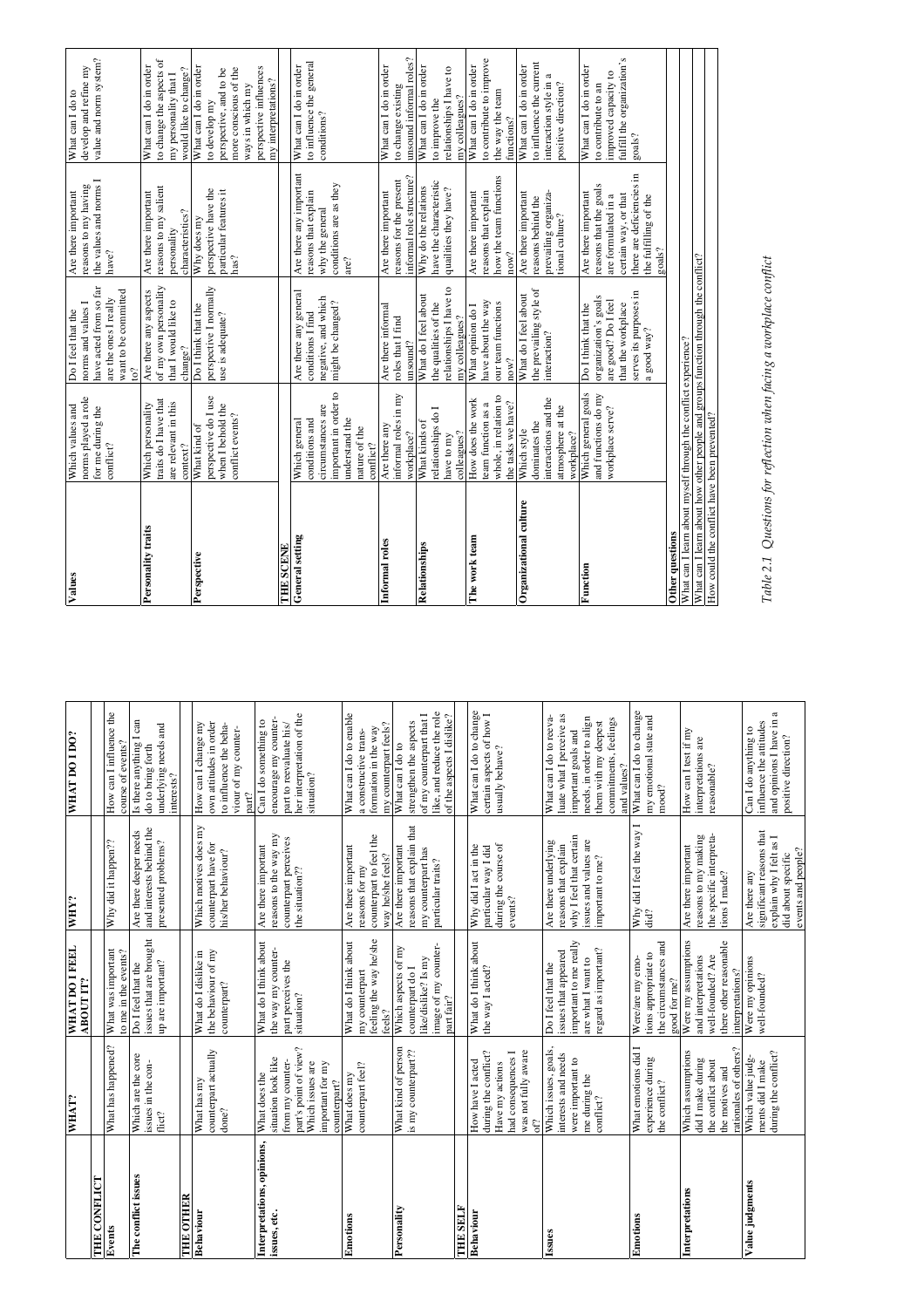**THE CONFLICT**



Ring I: Questions of "What?" Ring II: Questions of "What do I feel about it?" Ring III: Questions of "Why?" Ring IV: Questions of "What can I do?"

*Figure 3.1 The conflict awareness mandala*

the mandala corresponds accordingly to one of the questions in table 2.1. The sectors/ subthemes are grouped into the four main themes in table 2.1 (*The Conflict, The Other, The Self* and *The Scene*). These main themes are demarcated in the chart by thicker lines. *Self* and *Other* have been placed opposing each other, whereas *The Conflict*and *The Setting* have been placed in-between them. As has been explained in the main report, we have chosen to discern more subthemes in *The Self* than in *The Other* because the individual potentially has greater access to the finer details of his or her own interior than to the inner experience of other people. The specific order of the subthemes within the main themes does not follow any particular principle.

The mandala can be used to give a schematical image of the scope of an individual's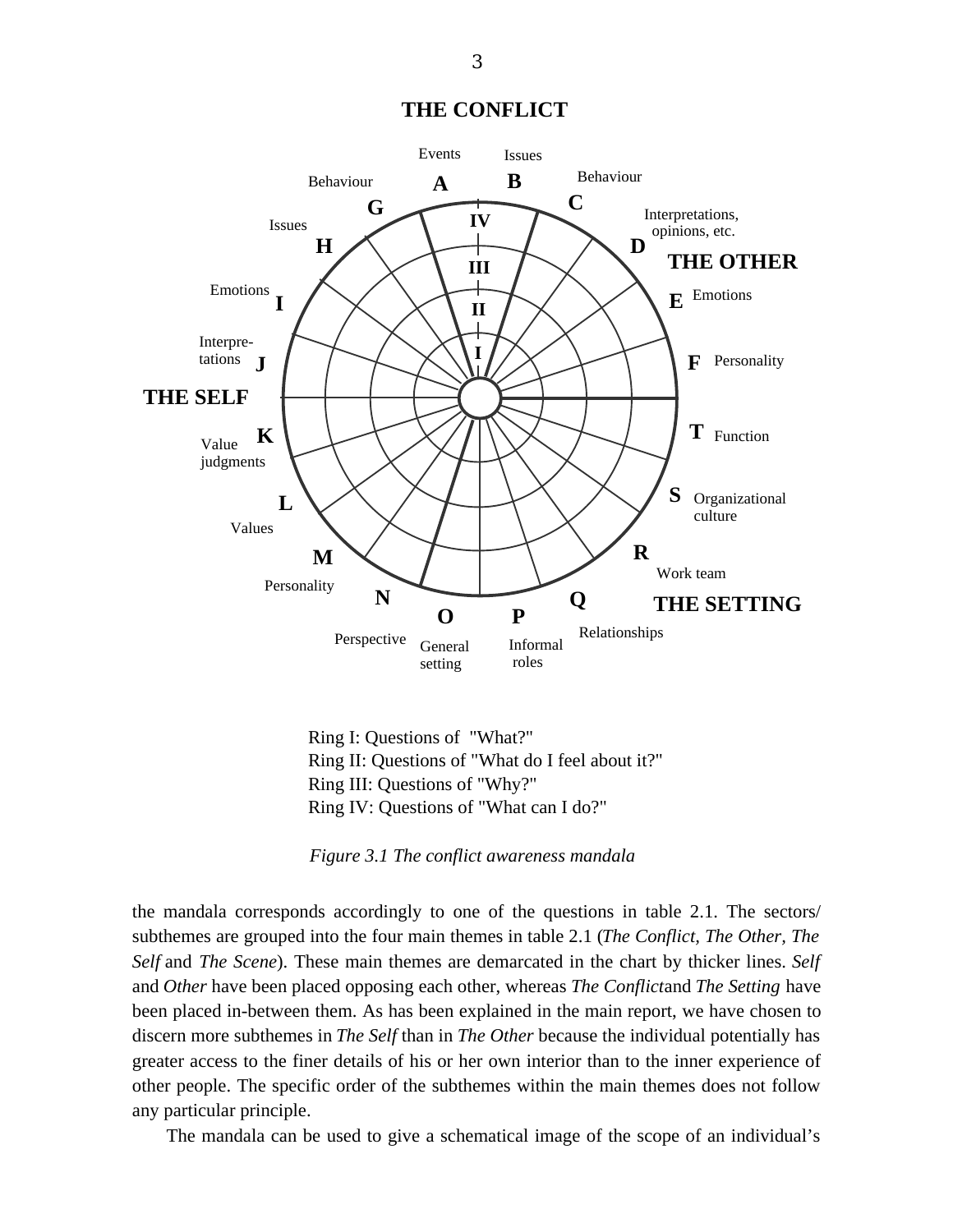consciousness in a conflict situation. This is done by colouring the cells that correspond to questions the individual spontaneously and actively reflects on. In figure 3.2 and 3.3 we give two examples of charts mapping the elements that play a role in two rather different persons' reflections about their workplace conflict experiences. The first person reflects on very few aspects of the conflict, the other persons involved, the workplace and his self, whereas the other reflects on many different questions, in particular regarding the course of events, the counterpart and the workplace setting.

As we have mentioned in chapter 2, there are many individuals who do not actively use



reflection as an instrument of orientation in daily life. These persons deal with daily events as they transpire, reacting spontaneously without really thinking about what happens and why. However, even persons who do reflect on the meaning of their experience can differ widely in the depth of their awareness. This is mirrored in the four rings. Ring 1 represents perception, i.e. the act of becoming aware of various themes and perceiving that specific phenomena have a meaning. The individual who *only* asks the types of questions in ring 1 does not *do* anything with that which has been observed. For example, a person can be aware that the vague role assignments in a firm contributes to the emergence of conflicts, but this is only an insight that flickers briefly in the person's mind without leading to any further consequences in terms of forming opinions, inquirying for further insight or taking action. In ring 2, the questions penetrate further into the development of distinct opinions about the appropriateness of the role distribution, in ring 3 one inquires for underlying reasons behind the vague role definitions, and in ring 4 one searches for ways of actively influencing the way the roles are defined. Many individuals mainly dwell at ring 1, with a few excursions into ring 2. These persons are aware of the significance of many circumstances and factors that contribute to the nature of the workplace conflict, but these insights do not develop beyond being rather superficial observations, with little consequence for how the individual feels, thinks and acts in relation to the conflict.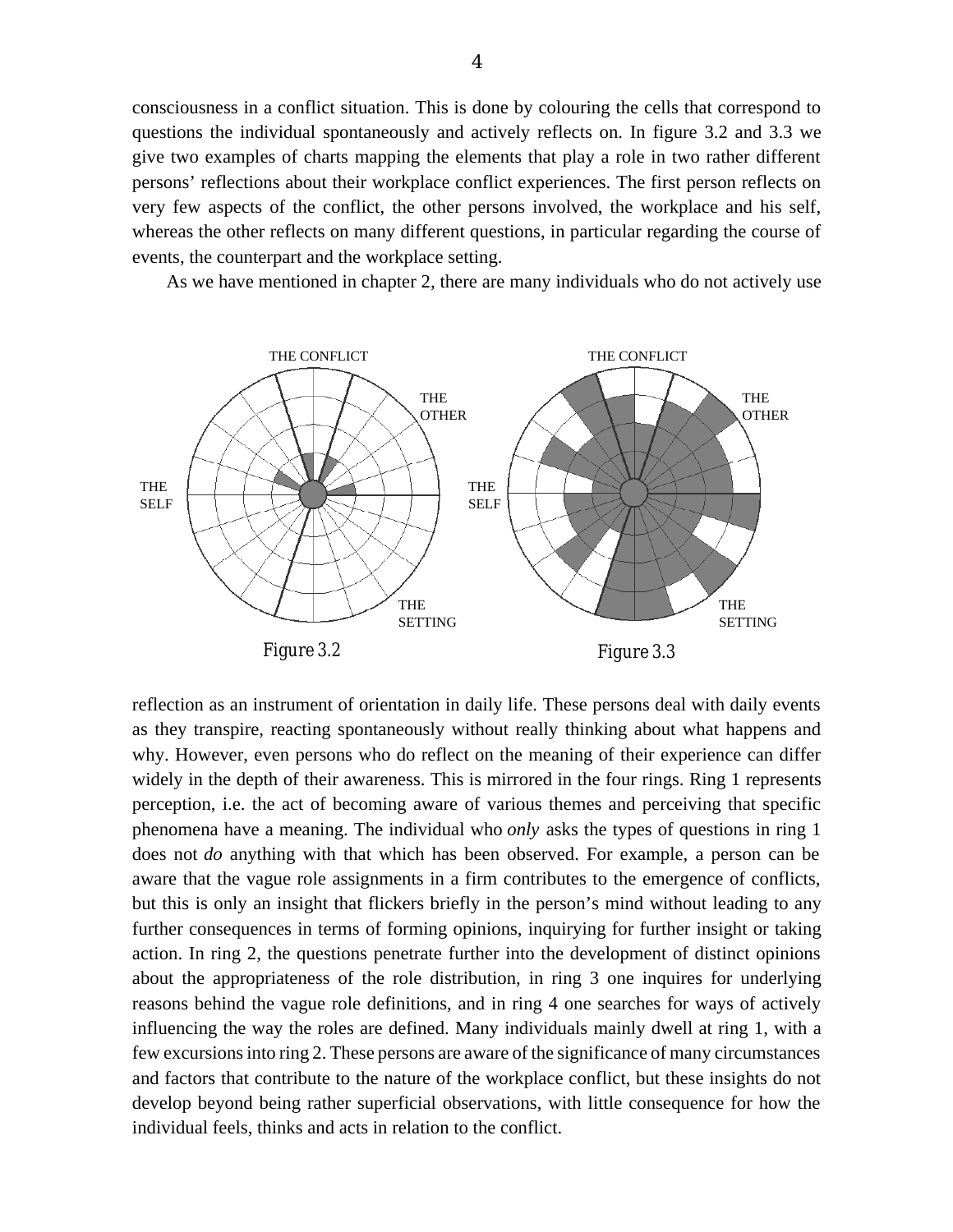This mandala shows a person who reflects a lot on how other people think, feel and perceive things, and who also actively adapts her own behaviour on the basis of her understanding of the other. However, she is not as conscious of her own internal processes, or of how the structures of the workplace contributes to form the conflict events.





This mandala shows a person who has a very well developed ability to reflect on how the workplace functions. She also intervenes actively in order to influence the development of the workplace in a constructive direction. However, she does not reflect very much about why she and others experience the situation in a particular way.





This mandala shows a person who is very much aware of what is going on within herself. She actively works on herself in order to further her own development as a person. However, she directs less attention to the structures of the workplace and to the inner experience of other people.



*Figure 3.6*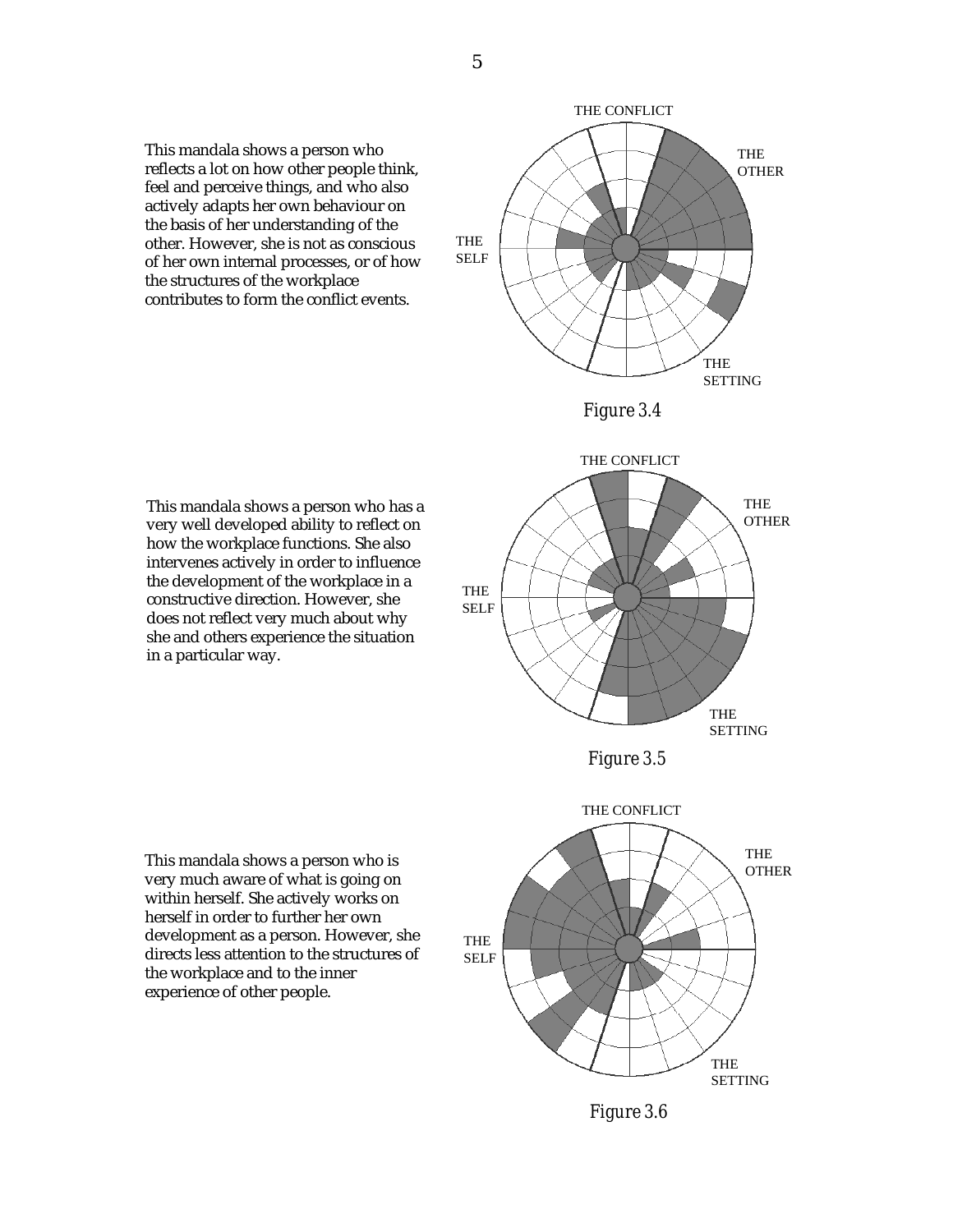The mandala can also be used for discerning differences in individual orientation. A person who is oriented towards relationships will probably have many coloured cells in the "northeast" parts of the mandala, but maybe fewer in the "west" and "southeast" parts (see figure 3.4). The characteristics of an extraverted and structurally oriented individual may show up as an emphasis on the "southeast" and "north" parts of the mandala (figure 3.5). An actively introverted person might have many coloured cells in the "west" parts of the mandala, but maybe not as many in the "northeast" and "southeast" parts.

The purpose of the mandala is primarily to visualize the basic principle involved: that the levels of consciousness of individuals may vary significantly. The conflict awareness mandala can be a starting point for increased self-knowledge and personal development, since it can be used for visualizing characteristic patterns of awareness. We do not intend the mandala to be an instrument for measuring and categorizing individuals. In practice this is seldom desirable, and can be ethically dubious. It is also difficult to formulate precise criteria for how to judge if a particular formulation in an interview is proof that an individual normally reflects on a particular question. However, we believe that the conflict awareness mandala can be used as a pedagogical instrument for visualizing the great potential for development that each of us have in terms of expanded consciousness in relation to the external and interior worlds. An expanded consciousness can lead to both an increased ability to deal constructively with conflicts, and to a reduced propensity to get caught in negative emotions as a consequence of conflict experiences.

#### *Ch. 4 The depth of reflections*

The conflict awareness mandala presented in chapter 3 is intended to map the *scope* of an individual's consciousness. However, it is not well suited to represent the *depth* of the reflections involved. In chapter 4 we develop a conceptual framework for discerning differences in: (1) how individuals conceive other persons; (2) what kinds of goals and issues individuals regard as important in their worklife; and (3) types of learning from and development through personal conflict experiences.

We have found that the images of other persons that people construct can be described according to two dimensions. The first concerns the perspective from which the individual perceives other persons. We discern here between first person, second person and third person perspectives. In first person perspectives, the individual perceives other people through their own subjective impressions and opinions. The image of the other is highly influenced by the impact the other person has on oneself, and what one feels and thinks as a consequence of this. There is no effort to step out of one's own point of view. In the second person perspective the individual tries to imagine what the other person perceives, feels and thinks, in short what it is like to be the other person in a particular situation. In the third person perspective, the individual tries to figure out how the other person functions as a personality, regardless of the specific feelings and subjective opinions the individual might have about the other. Here there is an emphasis on getting a realistic and objective understanding of the other. The second dimension of images of others concerns the depth of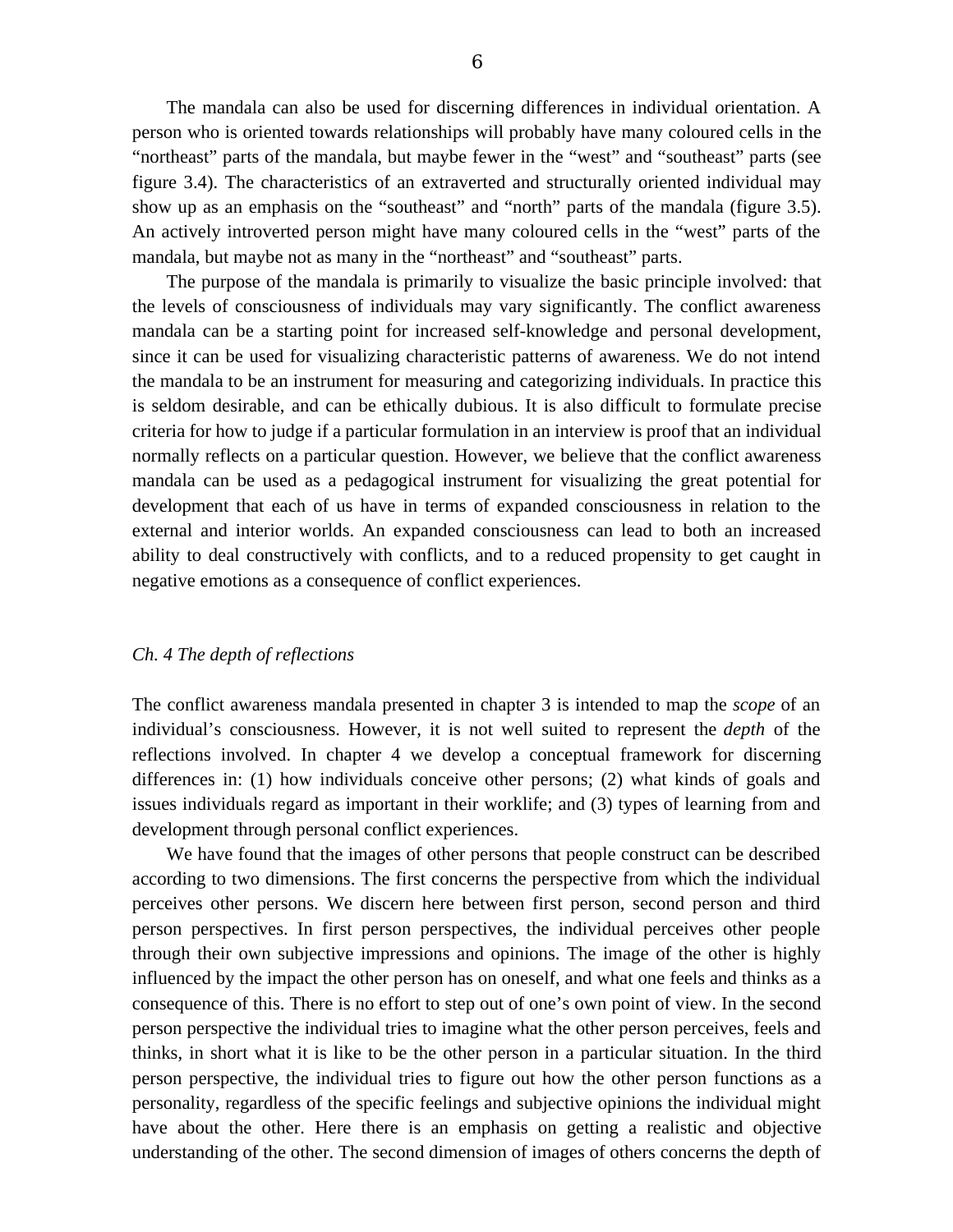the reflections about the other. We discern between fixed traits, linear psychological causality and complex psychological causality. In the first case, the individual thinks about other persons as bundles of certain characterstics. There are not conceptions about where these characteristics come from, or internal cause and effect networks. Therefore, people who think about others in terms of fixed traits tend to make up an image of how others "are," and stick to this image. If one concludes that someone is difficult, arrogant, deceitful or something similar, the natural consequence is to try to avoid this person as much as possible. There is no consideration of underlying reasons for certain behaviours and attitudes, and consequently no reasoning about how the circumstances might be changed in order to attain a change of strained relations. Linear psychological causality is when certain aspects of other peoples' behaviour are explained with simple cause-and-effect ideas, e.g. that someone is afraid of losing his job. Complex psychological causation is when individuals make up internal "models" of the personality systems of other people, where the actual structure of the personality is seen as the cause of their behaviour and attitudes. This kind of images usually imply that the individual perceives other people to be, to a considerable extent, captives of their own personalities. With such images of other people, the propensity of blaming individuals for conflicts is usually low: the "guilt" is spread out over a complex web of causes, where no single culprit can be made responsible.

In the rest of this chapter, we discuss the variation in the scope of the concerns indivuduals have in their worklife and the different types of learning that can be observed in the comments our respondents have made. We will not try to summarize the conclusions here, due to the complexity of these themes.

### *Ch. 5 Perceiving, interpreting and dealing with workplace conflicts: Six portraits*

In this chapter we present six portraits of characteristic ways of perceiving, interpreting and dealing with workplace conflicts. The purpose of these portraits is to show how different levels of consciousness lead to very different basic orientations in conflict situations. In earlier chapters we have used an analytic approach, looking at single elements of the conflict experience of individuals. Such an approach does not say very much about how real persons make sense of their experience. Here we take a more holistic perspective and present portraits of the way persons might understand and react when confronted with a workplace conflict. The six portraits are based on selected interviews in our database, but the characteristics have been stylized in order to be representative for common ways of perceiving, interpreting and reacting to conflicts.

#### *Ch. 6 Jane gets sacked*

Chapter 6 presents a whole interview with an individual who reflects on a very broad spectrum of questions, as defined by the conflict awareness mandala. The interview is reproduced a couple of sections at a time, which are then commented by the authors. We